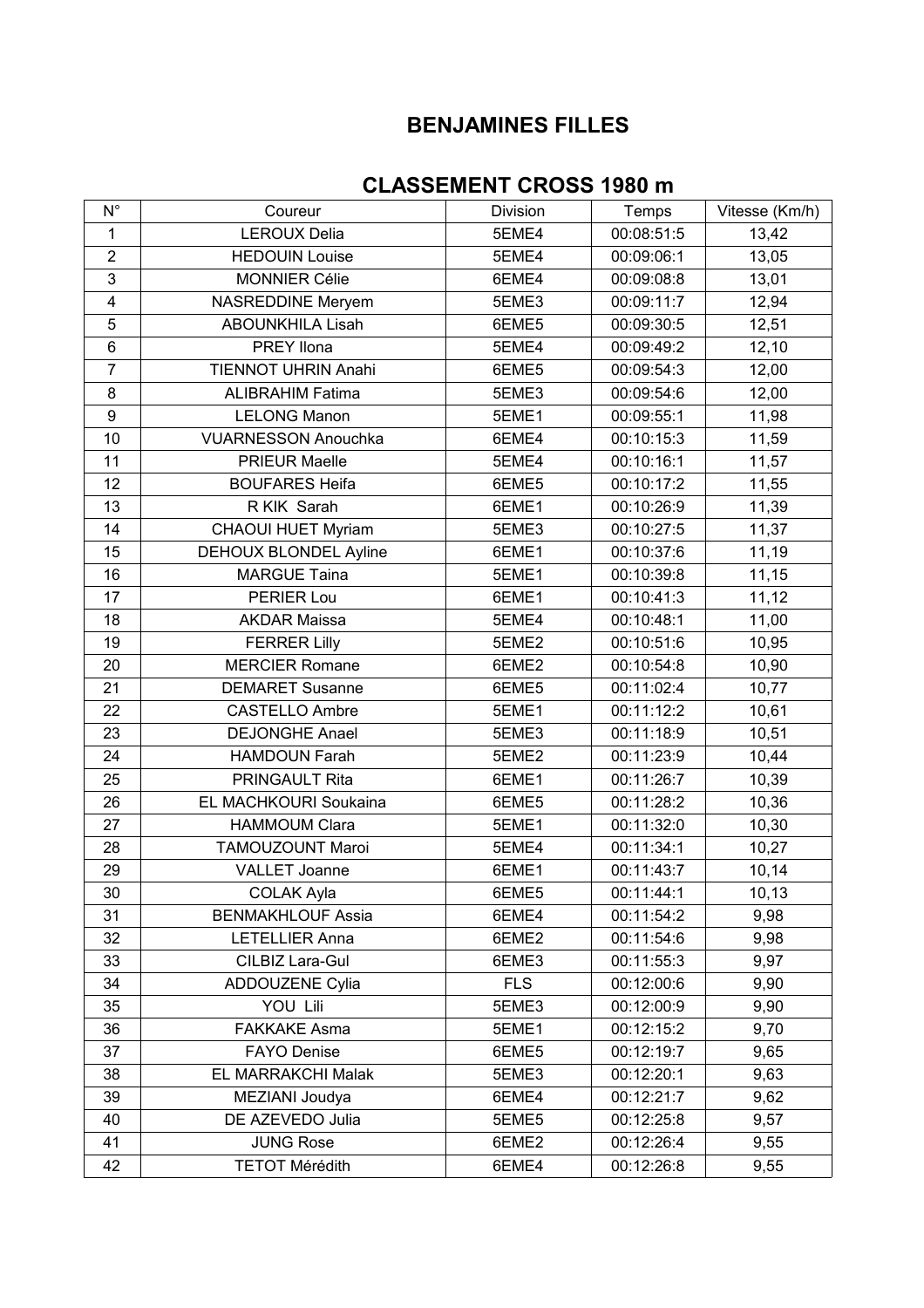| 43 | <b>BATHILY Jade</b>           | 5EME5 | 00:12:29:5 | 9,52 |
|----|-------------------------------|-------|------------|------|
| 44 | <b>BENMAKHLOUF Morjana</b>    | 5EME5 | 00:12:32:4 | 9,48 |
| 45 | <b>DESHAYES Elsa</b>          | 6EME5 | 00:12:48:0 | 9,28 |
| 46 | LECULLEE Shayna               | 6EME2 | 00:12:49:6 | 9,27 |
| 47 | KOMBO KENGUE Zoéla            | 5EME2 | 00:12:53:9 | 9,22 |
| 48 | <b>GAALICH Soumaya</b>        | 6EME3 | 00:12:54:4 | 9,21 |
| 49 | <b>CARPENTIER Lynsdey</b>     | 5EME3 | 00:13:02:8 | 9,12 |
| 50 | <b>TOUTAIN AUDAM Clara</b>    | 6EME3 | 00:13:05:0 | 9,08 |
| 51 | CERQUEIRA Layla               | 6EME1 | 00:13:06:7 | 9,07 |
| 52 | POULAIN Agathe                | 5EME4 | 00:13:09:4 | 9,03 |
| 53 | LEBOSQUAIN Lya                | 6EME2 | 00:13:10:5 | 9,02 |
| 54 | AICHI Jannât                  | 6EME4 | 00:13:10:8 | 9,02 |
| 55 | <b>UFUK Iremsu</b>            | 6EME3 | 00:13:11:0 | 9,01 |
| 56 | <b>MIGNOT Lily</b>            | 6EME2 | 00:13:13:3 | 8,99 |
| 57 | <b>BOUGHOUAOU Noor</b>        | 6EME2 | 00:13:30:9 | 8,80 |
| 58 | <b>CILBIZ Sinem</b>           | 5EME2 | 00:13:34:3 | 8,76 |
| 59 | EL KAROUNI Salma              | 6EME2 | 00:13:40:5 | 8,69 |
| 60 | <b>DERNONCOURT Romane</b>     | 5EME2 | 00:13:42:1 | 8,67 |
| 61 | <b>BARECH Iness</b>           | 5EME3 | 00:13:53:0 | 8,56 |
| 62 | <b>BRAIVE Margaux</b>         | 6EME3 | 00:13:55:4 | 8,54 |
| 63 | <b>LELOT Basirat</b>          | 6EME4 | 00:14:02:6 | 8,47 |
| 64 | <b>BEUZIT MARECHAL Ashley</b> | 5EME2 | 00:14:02:9 | 8,47 |
| 65 | <b>DEGROOT Lilou</b>          | 5EME1 | 00:14:06:0 | 8,43 |
| 66 | ALSHANAN Aya                  | 5EME4 | 00:14:22:3 | 8,27 |
| 67 | <b>CHEVALIER Sarah</b>        | 6EME5 | 00:14:22:7 | 8,27 |
| 68 | AADDI Wijdane                 | 5EME4 | 00:14:23:3 | 8,26 |
| 69 | <b>TRAORE Khadidiatou</b>     | 5EME2 | 00:14:24:1 | 8,25 |
| 70 | <b>GAALICH Yosra</b>          | 5EME3 | 00:14:31:0 | 8,18 |
| 71 | <b>MITHRA Nany</b>            | 6EME4 | 00:14:47:2 | 8,04 |
| 72 | <b>BOUE Maelle</b>            | 6EME2 | 00:14:47:6 | 8,04 |
| 73 | <b>ZEROUALI Maissa</b>        | 6EME3 | 00:14:48:6 | 8,03 |
| 74 | <b>VIGREUX Erine</b>          | 6EME1 | 00:14:48:9 | 8,03 |
| 75 | DESLANDES Andréa              | 6EME2 | 00:14:49:4 | 8,02 |
| 76 | BEKKAOUI Hiba-Doha            | 5EME2 | 00:14:49:7 | 8,02 |
| 77 | <b>SARHAN Layan</b>           | 6EME1 | 00:14:50:0 | 8,01 |
| 78 | <b>BIDAUX Bella</b>           | 6EME1 | 00:15:19:8 | 7,76 |
| 79 | DOUCENE Taha                  | 6EME1 | 00:15:23:3 | 7,72 |
| 80 | <b>ROGER Celia</b>            | 5EME5 | 00:15:24:7 | 7,71 |
| 81 | <b>OULKBIR Kawtar</b>         | 5EME1 | 00:15:25:6 | 7,71 |
| 82 | <b>ELIE Lilou</b>             | 5EME5 | 00:15:30:3 | 7,66 |
| 83 | <b>MARTINEZ Melissa</b>       | 5EME2 | 00:15:30:7 | 7,66 |
| 84 | <b>COLAK Esen</b>             | 5EME4 | 00:15:31:8 | 7,66 |
| 85 | ABESOV Najifa                 | 6EME3 | 00:16:16:9 | 7,30 |
| 86 | PEREIRA Assia                 | 6EME3 | 00:16:35:6 | 7,16 |
| 87 | <b>TAHRIOUI Ayat</b>          | 6EME4 | 00:16:36:7 | 7,16 |
| 88 | <b>ANDRO Lola</b>             | 5EME3 | 00:16:37:8 | 7,15 |
| 89 | <b>GHEZALI DOUICH Mayssa</b>  | 5EME1 | 00:17:14:2 | 6,89 |